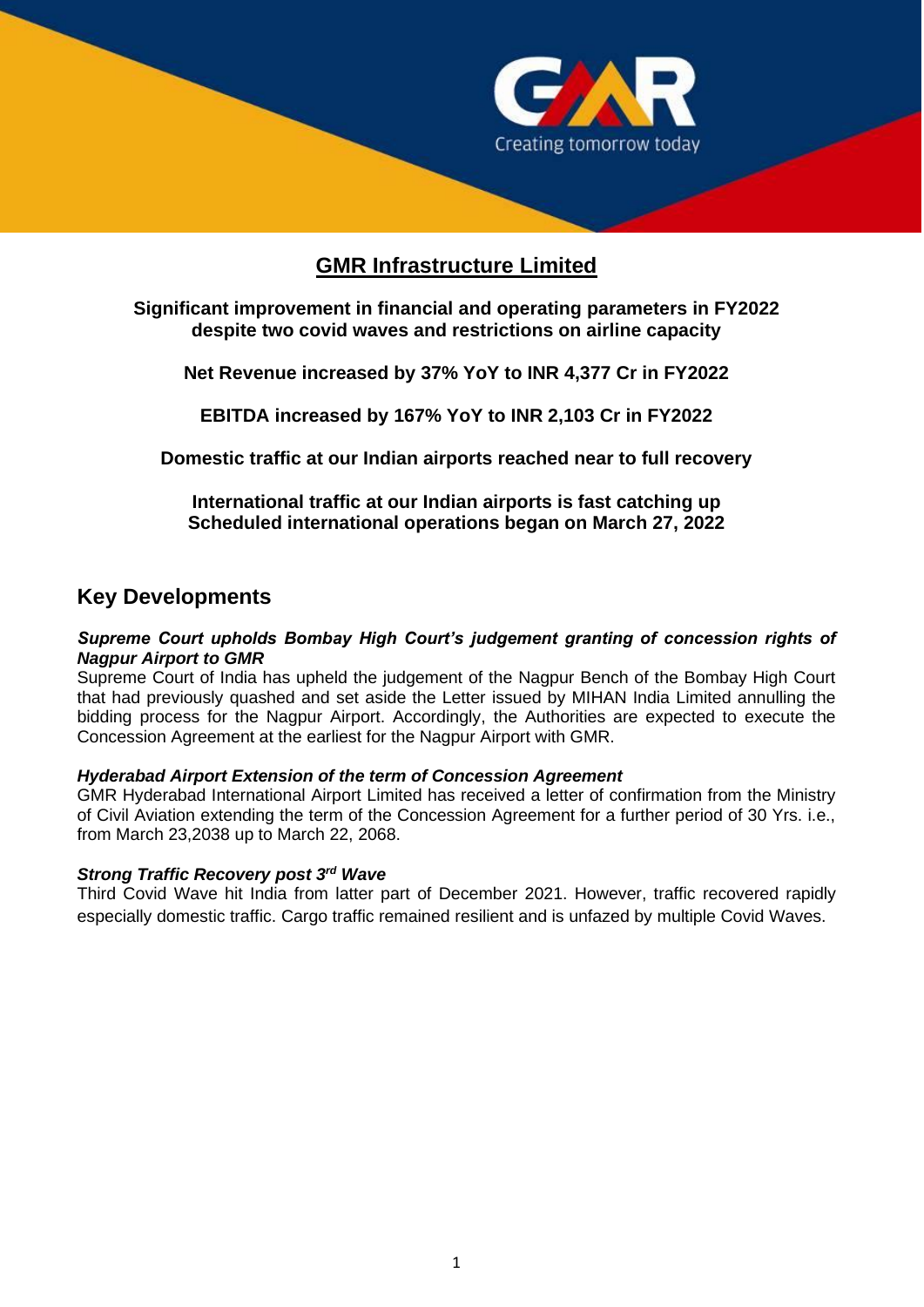





*Note: 1. Non-adjusted gross numbers*

 *2. Pre-Covid benchmark to average daily traffic for the entire FY20 (excluding March 2020).*

 *3. Govt had allowed 33% capacity for the airlines till Jun 25, 2020 and increased to 45% till Sep 2, 2020, 60% till Nov 11, 2020, 70% till Dec 3, 2020 and 80% till 31 May 2021. Jun 1, 2021 onwards cap reduced to 50% and revised to 65% in Jul 5, 2021, 72.5% in Aug 12, 2021. Restrictions for domestic flight lifted on Oct 18, 2021. Scheduled International Operations began on March 27, 2022.*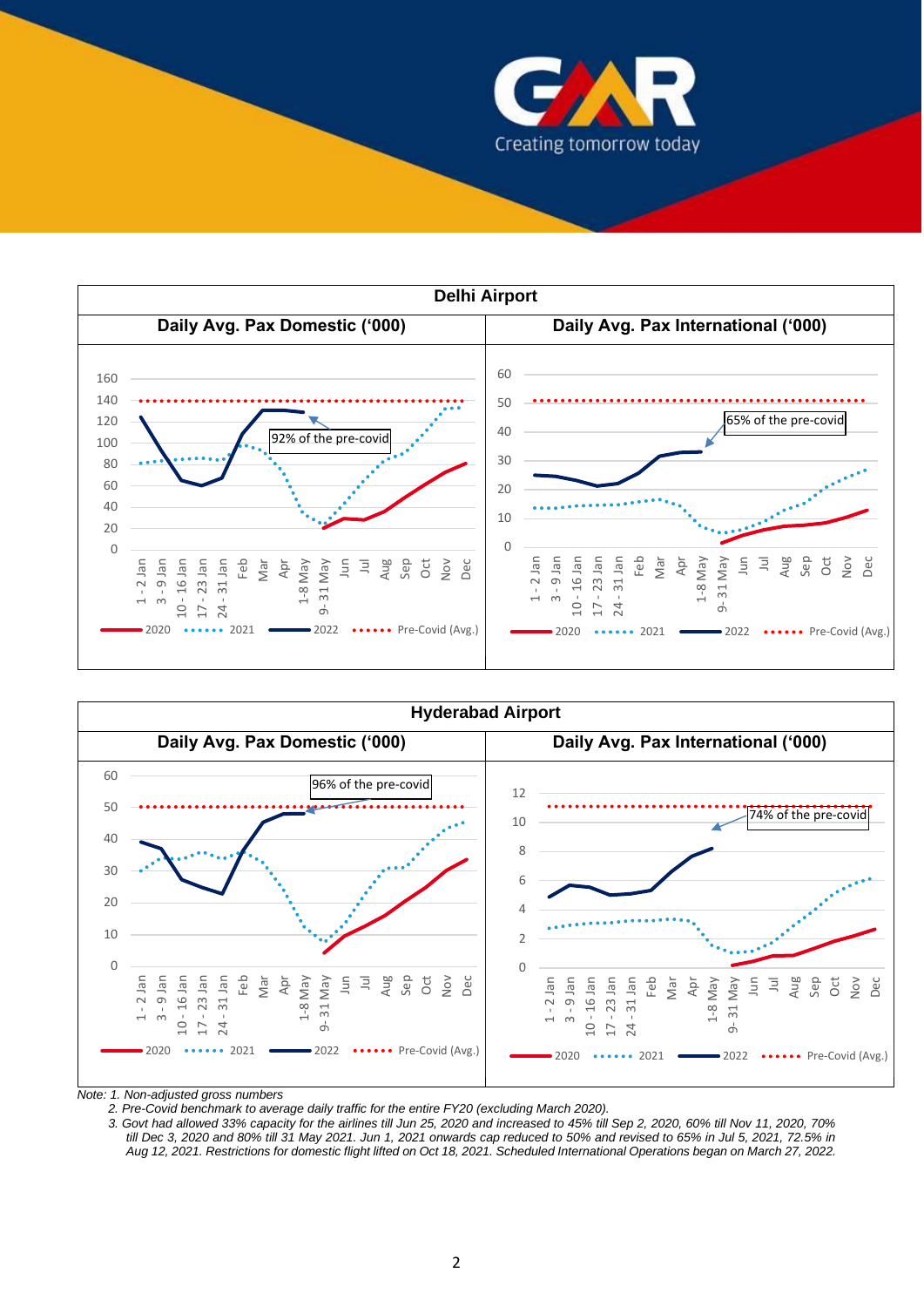

| <b>Cargo business remains resilient</b> |                                                 |                                                                    |  |  |  |  |  |
|-----------------------------------------|-------------------------------------------------|--------------------------------------------------------------------|--|--|--|--|--|
|                                         | <b>Delhi Airport</b>                            | <b>Hyderabad Airport</b>                                           |  |  |  |  |  |
| 120%                                    | % of pre-Covid                                  | % of pre-Covid                                                     |  |  |  |  |  |
| 100%                                    |                                                 | 120%<br>100%                                                       |  |  |  |  |  |
| 80%<br>60%                              |                                                 | 80%                                                                |  |  |  |  |  |
| 40%                                     | 98% of pre-covid                                | 60%<br>40%<br>102% of pre-covid                                    |  |  |  |  |  |
| 20%                                     |                                                 | 20%                                                                |  |  |  |  |  |
| 0%                                      | Jan Feb Mar Apr May Jun Jul Aug Sep Oct Nov Dec | 0%<br>Jan Feb Mar Apr May Jun Jul Aug Sep Oct Nov Dec              |  |  |  |  |  |
|                                         | $-2020$ $\cdots$ 2021 $\cdots$ 2022             | $\cdots$ 2021 $\longrightarrow$ 2022<br>$\blacktriangleright$ 2020 |  |  |  |  |  |

Domestic traffic of the Indian airports is near to full recovery whereas international traffic is fast catching up. Traffic recovery will be mainly driven by

- Scheduled International Operations began on March 27, 2022
- More international airlines resume pre-Covid flights with India
- Significant population in various countries fully vaccinated. Eg. India 64%, USA 66%, UK 74%, Canada 83%, Germany 78%, France 79%, Globally ~61%
- Countries have started administering booster doses which will further boost passenger confidence to travel
- Fleet addition by major Indian airlines; takeover of Air India by the Tatas; entry of new airlines including Jet Airways to boost passenger traffic
- Possible 4th wave impact may be limited as economic and air traffic recovery post 2nd and 3rd waves were rapid

## **Q4FY22 Performance Highlights**

#### *Domestic Airports*

#### **Delhi Airport**

- Traffic improved by 23% YoY from 9.7 Mn in Q4FY21 to 11.9 Mn in Q4FY22. On a QoQ basis, traffic declined by 13% in Q4FY22 due to third covid wave
- Gross Revenue declined by 30% YoY from INR 1,145 Cr in Q4FY21 to INR 801 Cr in Q4FY22. On a QoQ basis, revenue declined by 2% in Q4FY22
- EBITDA declined by 31% YoY from INR 684 Cr in Q4FY21 to INR 471 Cr in Q4FY22 as FY21 Ind AS 116 revenue was recorded in Q4FY21. On a QoQ basis, EBITDA declined by 14% in Q4FY22
- Capex to increase capacity from 66 to 100 Mn pax 61% completed as of March 31, 2022.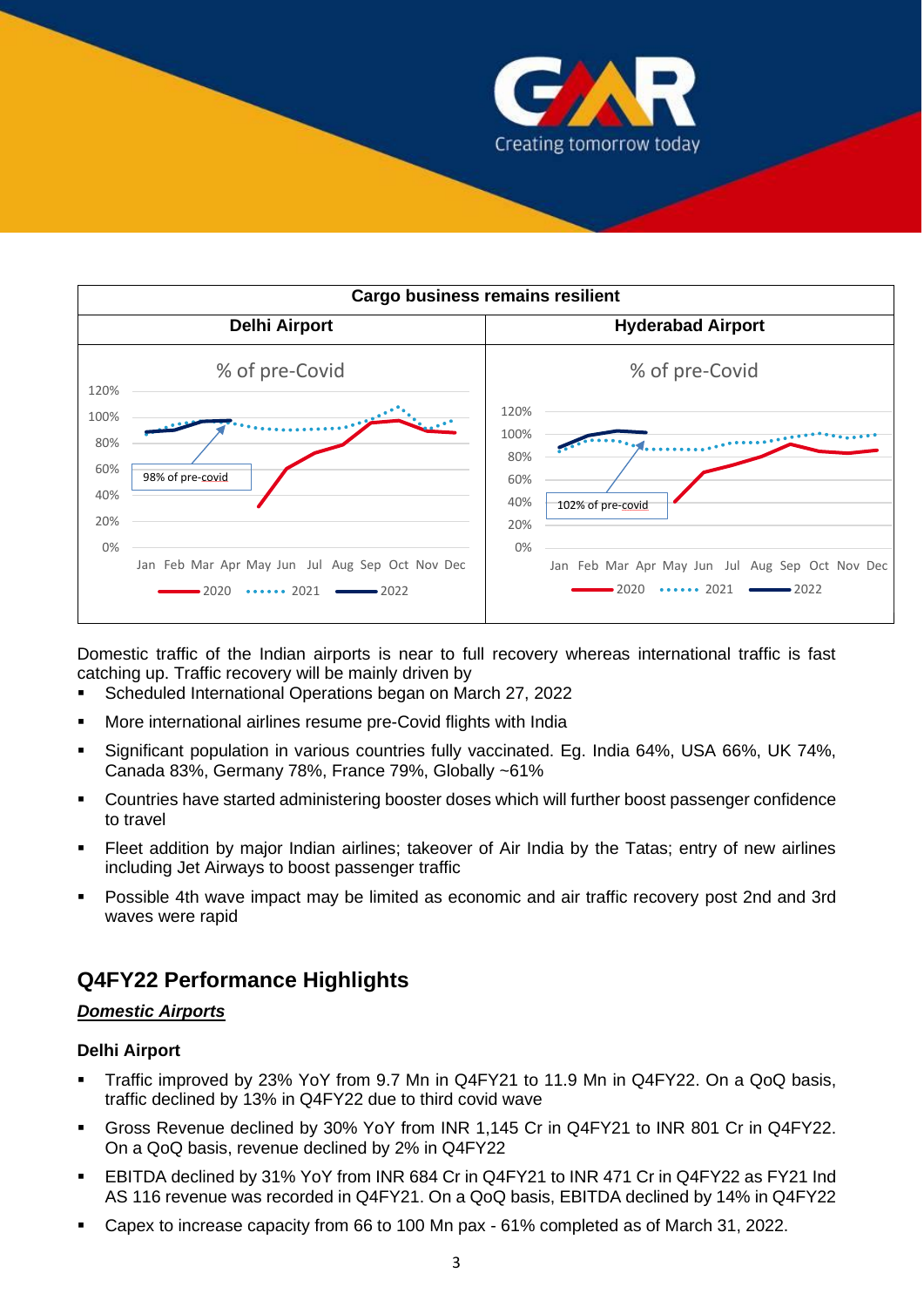

■ 77 domestic destinations connected as of March 31, 2022 (vs. 72 pre-covid). On international, 49 destinations are connected (vs. 78 pre-Covid).

#### *ESG Initiatives, Recognition and Awards*

- ACI World's "Voice of Customer" recognition for second time in a row
- "Best Airport by Size and Region" in Asia- Pacific by ACI under its Airport Service Quality (ASQ) programme for the fourth consecutive year
- "Aviation Sustainability and Environment Award" and "Covid Champion Award" in Wings India 2022

### **Hyderabad Airport**

- Traffic increased by 13% YoY from 3.3 Mn in Q4FY21 to 3.8 Mn in Q4FY22. On a QoQ basis, traffic declined by 14% in Q4FY22 due to third covid wave
- Gross revenue increased by 6% YoY from INR 182 Cr in Q4FY21 to INR 193 Cr in Q4FY22. On a QoQ basis, revenue declined by 14% in Q4FY22
- EBITDA declined by 23% YoY from INR 77 Cr in Q4FY21 to INR 59 Cr in Q4FY22. On a QoQ basis, EBITDA declined by 46% in Q4FY22
- Capex to increase capacity from 12 to 34 Mn pax 73% completed as on March 31, 2022.
- 70 domestic destinations connected vs. pre-covid level of 55 and 16 International destinations connected in line with pre-covid time.

#### *ESG Initiatives, Recognition and Awards*

- 'Best Airport General Category' at Wings India Awards 2022
- ACI Voice of Customer Recognition for 2021
- "Gold Award" at Telangana State Energy Conservation Awards'20 & "Excellence Award" in 2021
- Best Airport by Size and Region (15 to 25 mn passengers per year in Asia-Pacific)

#### **Goa Airport**

- Airport is expected to be inaugurated during August 2022
- Achieved physical progress of 72% as of March 31, 2022
- Letter of Award for Construction of Expressway (NH 166S) connecting NH 66 to Mopa Airport is awarded and the Expressway is expected to be operational by mid of 2023

#### **Bhogapuram**

- Development of detailed design of the Airport is in progress
- Land acquisition is in its last stages and R&R works in progress

#### **Nagpur**

- Supreme Court upholds Bombay High Court's judgement granting of concession rights of Nagpur Airport to GMR Airport
- Authorities are expected to execute the Concession Agreement at the earliest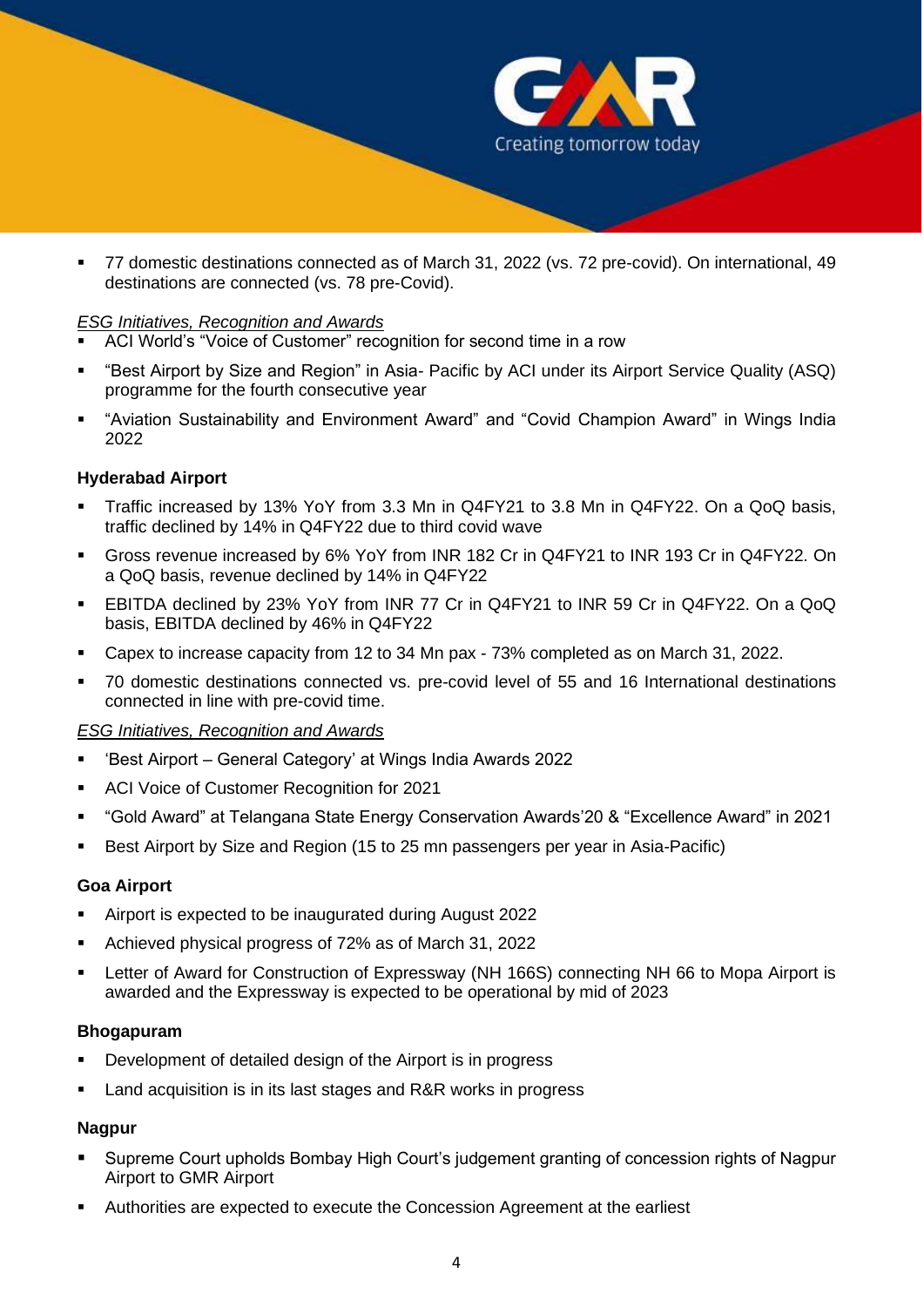

#### *International Airports*

#### **Cebu Airport (Phillipines)**

- **•** Traffic increased 3.8x YoY from  $\sim 0.15$  Mn in Q4FY21 to  $\sim 0.56$  Mn in Q4FY22. On a QoQ basis, traffic improved 98% in Q4FY22
- Revenue increased by 75% YoY from INR 16 Cr in Q4FY21 to INR 28 Cr in Q4FY22. On a QoQ basis, revenue improved 54% in Q4FY22
- Domestic daily pax near 50% of pre-Covid level; international at 7% in April 2022

#### **Crete (Greece)**

- Project is fully funded mainly through State Grant which is already received and Airport Modernisation & Development Tax. It is a completely debt free Project
- **Earthworks are progressing in multiple fronts of Runway, Apron, Terminal Building and Access** Roads along with flood protection and drainage works
- ~11% financial progress is achieved with completion of ~76% of earthworks in airport area and 30% earthworks in access roads as of March 31, 2022

#### **Medan (Indonesia)**

- Received Letter of Award; Project scope includes operation, development and expansion of the airport over a period of 25 years
- Airport handled over 10 Mn pax in 2018; Medan is the 4th largest urban area in the country
- Team mobilization and preparations started to ensure that the SPV starts operating the airport by the beginning of Q2FY23

| <b>[INR Cr]</b>                                      |                      |                |        |                   |          |  |  |  |
|------------------------------------------------------|----------------------|----------------|--------|-------------------|----------|--|--|--|
|                                                      | <b>Quarter ended</b> |                |        | <b>Year Ended</b> |          |  |  |  |
| <b>Particulars</b>                                   | Q4                   | Q <sub>3</sub> | Q4     | 12MFY             | 12MFY    |  |  |  |
|                                                      | Mar'22               | Dec'21         | Mar'21 | 2021-22           | 2020-21  |  |  |  |
| <b>Gross Revenue</b>                                 |                      | 1,364          | 1,556  | 4,601             | 3,566    |  |  |  |
| Net Revenue                                          | 1,263                | 1,320          | 1,345  | 4,377             | 3,205    |  |  |  |
| <b>EBITDA</b>                                        |                      | 715            | 786    | 2,103             | 788      |  |  |  |
| <b>PBT (Before excep. items &amp; share of JVs)</b>  | (150)                | 51             | 336    | (447)             | (1, 470) |  |  |  |
| Share of Profit / (loss) from JVs / associates       | 42                   | 17             | (106)  | 71                | (59)     |  |  |  |
| <b>Exceptional Item</b>                              | (63)                 |                |        | (388)             |          |  |  |  |
| <b>PBT</b>                                           | (171)                | 67             | 231    | (765)             | (1,530)  |  |  |  |
| <b>Profit After Tax (from continuing operations)</b> | (129)                | 58             | 275    | (752)             | (1, 243) |  |  |  |

## **Consolidated Financial Highlights**